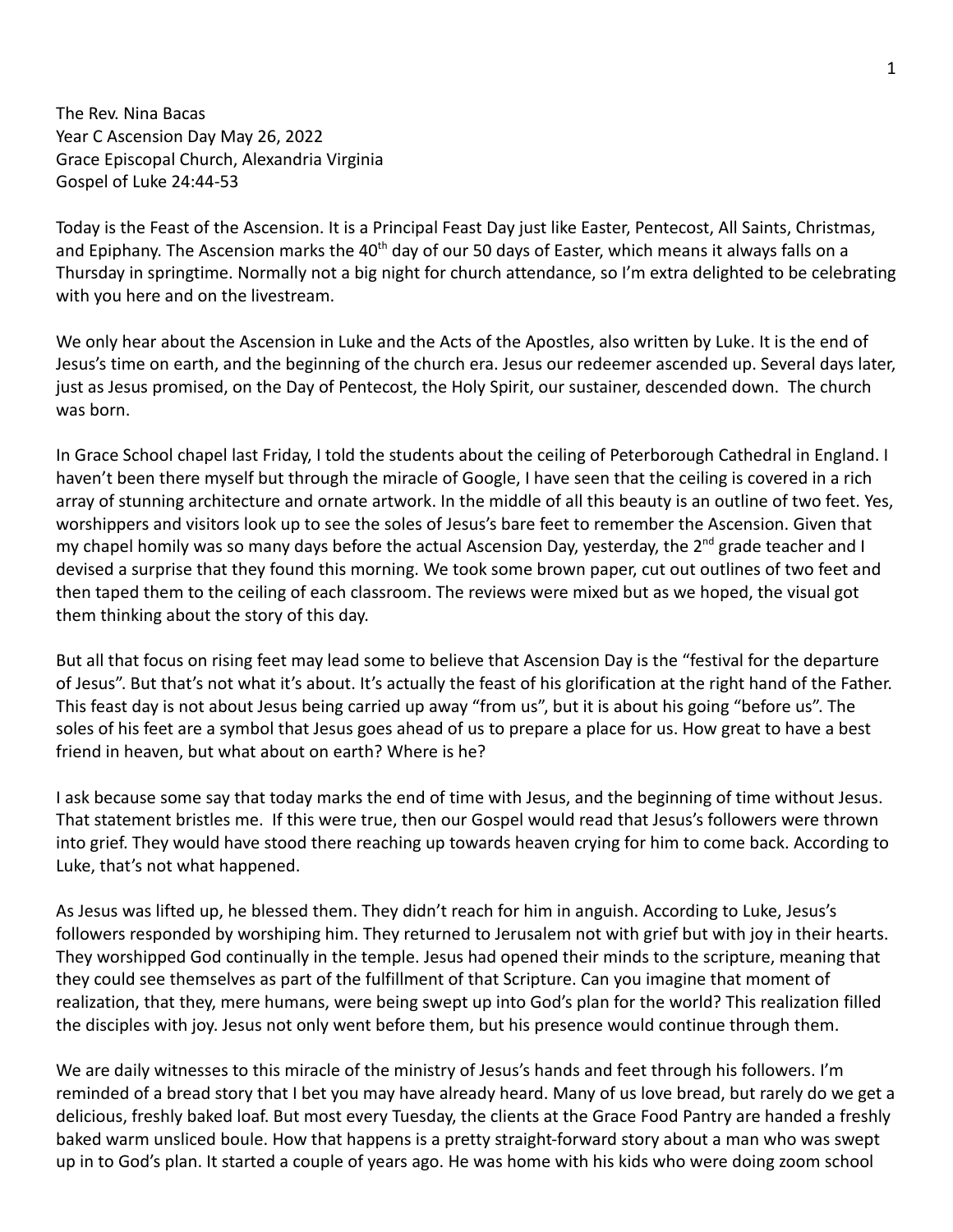and he decided to help others doing something he enjoys. This man delivers these loaves to us every week, each in a bag with a sticker that says "Loaves of Love".

So where is Jesus? He is everywhere. We see Jesus in the breaking of the bread, and in the hands that bake and give out the bread. We see Jesus in the reading of the Scriptures and teaching of the Scriptures in imaginative ways. Jesus is in the light of the Paschal candle and the light we see in one another. The light that shines when we love one another in the countless ways that Jesus loves us.

Hear this poem called Ascension by Steve Garnaas-Holmes.

The Ascension is not about Jesus's body rising above the earth, but about Jesus expanding beyond his body.

He didn't go up, he went out. Into all of us.

The disciples stand there, almost ready to believe (they won't until Pentecost)

that the body is not there but here: we are the body, the body of the risen Christ.

Christ is not an individual but a community. You are not an individual but a member of that community.

When Jesus prays "May they all be one," it isn't about opinions. It's that we're all cells of one body.

See that way. Act that way. Love that way.

Jesus did not depart on Ascension Day. Jesus went before us to heaven, which brings us great comfort. But also, Jesus continually goes out into the earthly world through us. If that sounds overwhelming, remember the bread dad. He simply followed his joy, in this case, his joy of baking, and now, that joy spreads to others in bags with a love sticker.

So if you can imagine the soles of Jesus's feet on the ceiling of Peterborough Cathedral or on the classroom ceilings of Grace School, may that image remind you that those feet are now yours. Yes, they are big sandals to fill. But as the poem reminds us, those are the feet of you and your community. The bread dad doesn't hand out boules on the street corner. He spreads his joy by way of the Grace community. You are not alone, not in